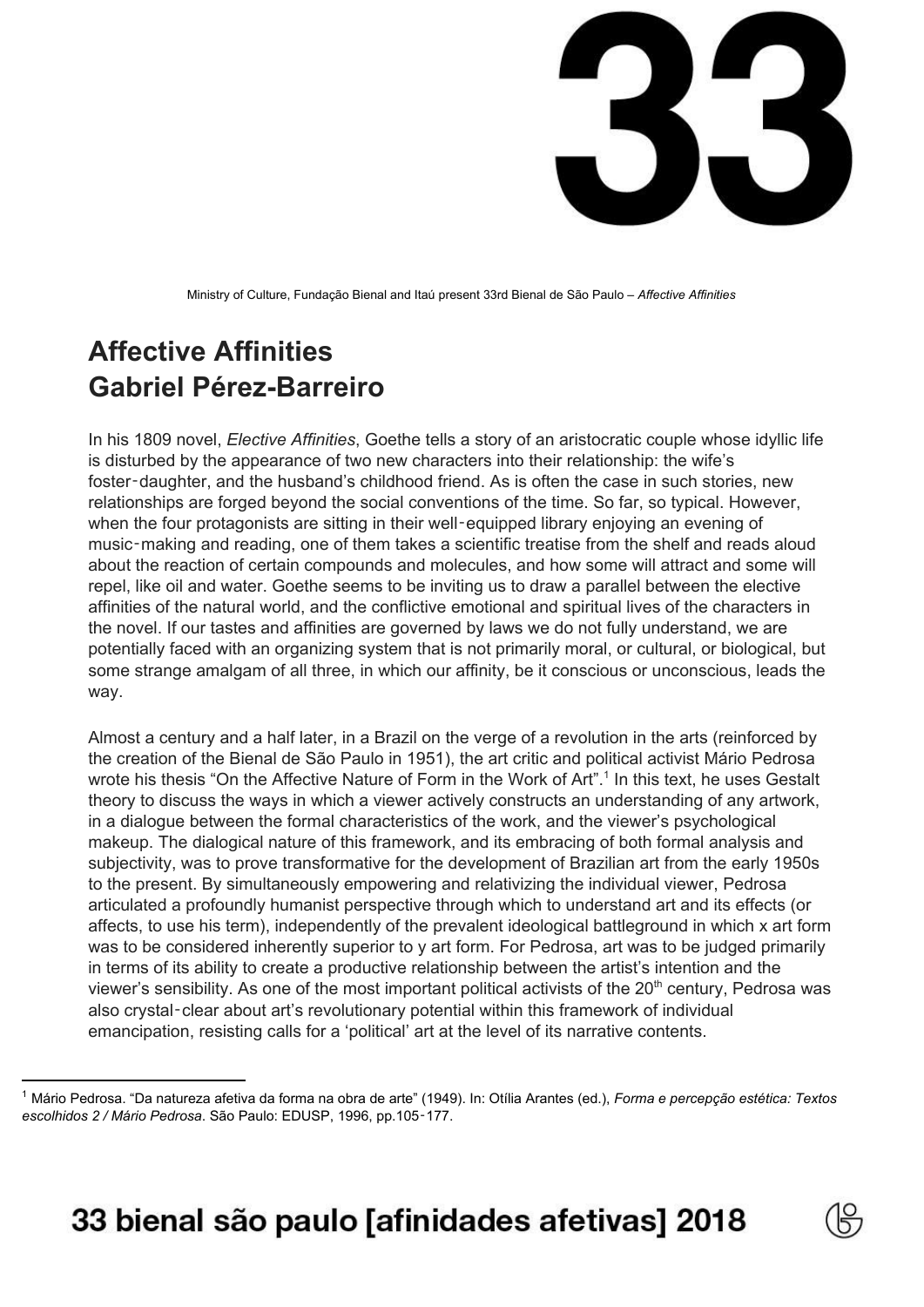

I would argue that Goethe's and Pedrosa's ideas, applied to our current reality, can offer a useful and enriching way to think about the challenges and contributions of a contemporary art biennial. When the Bienal de São Paulo was founded in 1951 as the second international biennial after Venice (1895), its mission was clear: to place the art of Brazil 'in living contact' with international production.<sup>2</sup> This was coherent with the modernizing and progressivist framework of the Brazilian cultural elite of the time, and their ambition was matched with a remarkable *savoir faire* and financial muscle that placed Brazil on the map of international art almost immediately, while also injecting new energy into the local art scene. The early editions of the biennial were organized with an encyclopedic logic. As in Venice, countries were invited to send their 'best' artists, but unlike Venice, the Bienal also organized major exhibitions of the major artists of the day, including Picasso, Calder, Klee and others. Alongside these exhibitions, there were moreover presentations of architecture, graphic design, jewelry, so-called primitive art, and even the art of the Jesuit missions of Paraguay (6<sup>th</sup> Bienal).

In line with broader changes in the art world, the biennial began to question this model in the 1980s, at which point the figure of the curator was emerging as the new organizing agent in events of this type. Biennials were now expected to propose something intentional, and to organize their contents according to this idea. Ironically, just as postmodernism was making itself felt in the arts, ushering in a moment of greater diversity and co-existence of artistic languages, the biennial (and most biennials around the world) was moving in the other direction, attempting to define or articulate the predominant issues and production of the day, to organize exhibitions in which the curatorial concept would be greater than the sum of its (artistic) parts.

Although for most of its history the Bienal de São Paulo was one of a tiny handful of biennials, today, by the most recent count, there are some 320 biennials or similar events around the world.<sup>3</sup> The art biennial has become to some extent the most visible symbol of the contemporary art system: international and event-based, while managing an awkward balance between the social frivolity of the opening events for the art world elite, and the increasingly dense theoretical framework of their curatorial statements. Free of the ongoing programmatic and bureaucratic commitments of the museum or the contemporary art center, biennials operate within their own unique privilege of potentially reinventing themselves every two years. This apparent freedom creates two major challenges: for the institution there is the difficulty of maintaining consistent funding and a relationship with the local audiences in whose names these events are organized, and intellectually, the challenge is how to innovate within a model that, despite its freedom, seems



<sup>2</sup> For a history of the early editions of the São Paulo Bienal see Francisco Alambert and Polyana Canhête, *Bienais de São Paulo: Da era dos Museus à Era dos Curadores* (São Paulo: Boitempo, 2004); Isobel Whitelegg, "The Bienal Internacional de São Paulo: A Concise History, 1951-2014", *Perspective*, 2, 2013, 380-386; Adele Nelson "Monumental and Ephemeral: The Early São Paulo Bienais." In Mary-Kate O'Hare (ed.) *Constructive Spirit: Abstract Art in South and North America, 1920s-1950s* (Newark: Newark Museum, 2010), 127–142. <sup>3</sup> [http://www.on-curating.org/files/oc/dateiverwaltung/issue-39/PDF\\_to\\_Download/Oncurating\\_Issue39\\_WEB.pdf](http://www.on-curating.org/files/oc/dateiverwaltung/issue-39/PDF_to_Download/Oncurating_Issue39_WEB.pdf) [retrieved August 17, 2018]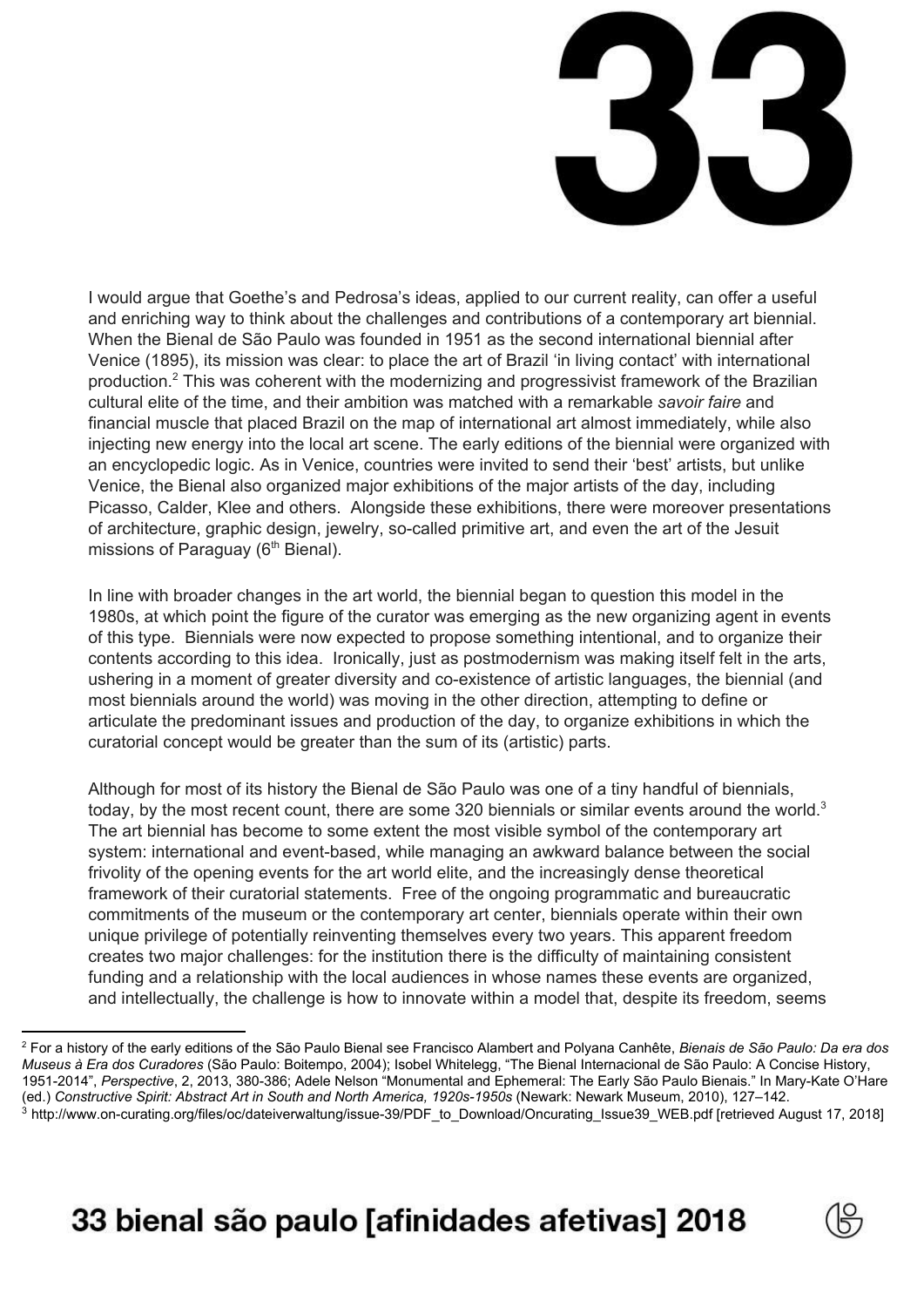

often to generate much of the same type of event in which similar concepts are repeated as frameworks for many of the same artists.

I would argue that the crisis of the model has less to do with the conditions of most biennials, which generally are freer than those of almost any other contemporary art institution, and more to do with issues within the curatorial world itself. When, in the 1980s, the curator began to emerge as the center of the contemporary art system, it led to the rise of 'curatorialism', the idea that the curatorial thesis is the primary motive and attribute of an exhibition. At that time, the idea that becoming a curator (especially an independent curator) was even a viable profession began to gain traction, and numerous graduate programs in curatorial studies were founded to serve this burgeoning professional and intellectual field. With an almost exclusive emphasis on the contemporary thematic group exhibition as a model, these programs further cemented the idea that an exhibition was above all else an opportunity to propose a thesis, in which the artworks should line up to 'illustrate' or 'prove' a proposition. $4$  In the years since, the biennial has become the privileged stage on which these theses can be demonstrated and compared.

Returning to Goethe and Pedrosa, could the concepts of affinity and affect provide a different framework, or operating system, within which to organize a Bienal? For the 33rd edition of the Bienal de São Paulo, I am proposing that the centralized, discursive, and top-down Bienal – that today is the standard protocol for international biennials – can evolve into a more diversified experience, in which the hierarchy between art and curatorial practice can be re‑thought. For this edition, I invited seven artists to comprise the curatorial team, each with the invitation to curate a stand- alone exhibition within the pavilion, in which their own work would be included, alongside artists of their choice. With this model, I hope to show how artists construct their own lineages and systems to understand their own practice in relation to others, while also allowing the themes and relationships to emerge organically from the process of exhibition–making, rather than starting with a set of predetermined issues. This choice also reflects a desire to re‑evaluate the tradition of artists as curators, which is a central part of modern and contemporary art history, and also of particular relevance in Brazil, where artists have long organized their own discursive platforms. 5 Each artist-curator works with complete freedom in determining the list of artists, the exhibition design, and the internal curatorial logic of their exhibitions, and the resulting diversity of curatorial methodologies is entirely intentional. In addition to these seven group exhibitions, I have selected



<sup>4</sup> For a mordant critique of curatorial programs, see Maria Lind, "Hothouse Tomatoes and Outdoor Tomatoes", *The Exhibitionist* 3, (May 2011). <sup>5</sup> On the artist as curator, see Jens Hoffmann (ed.) *The Next Documenta Should be Curated by an Artist*. Frankfurt: Revolver, 2004; Elena Filipovic (ed.) *The Artist as Curator*. London: Koenig Books, 2017. In the Brazilian context I am thinking of projects like the magazine *Malasartes*, and the experiences of artists teaching in the early years of

the Museu de Arte Moderna in Rio de Janeiro, along with contemporary examples like Projeto Fidalga and Pivô in São Paulo, or the Escola de Arte Parque Lage in Rio, all of which propose more horizontal relationships between artists and curators.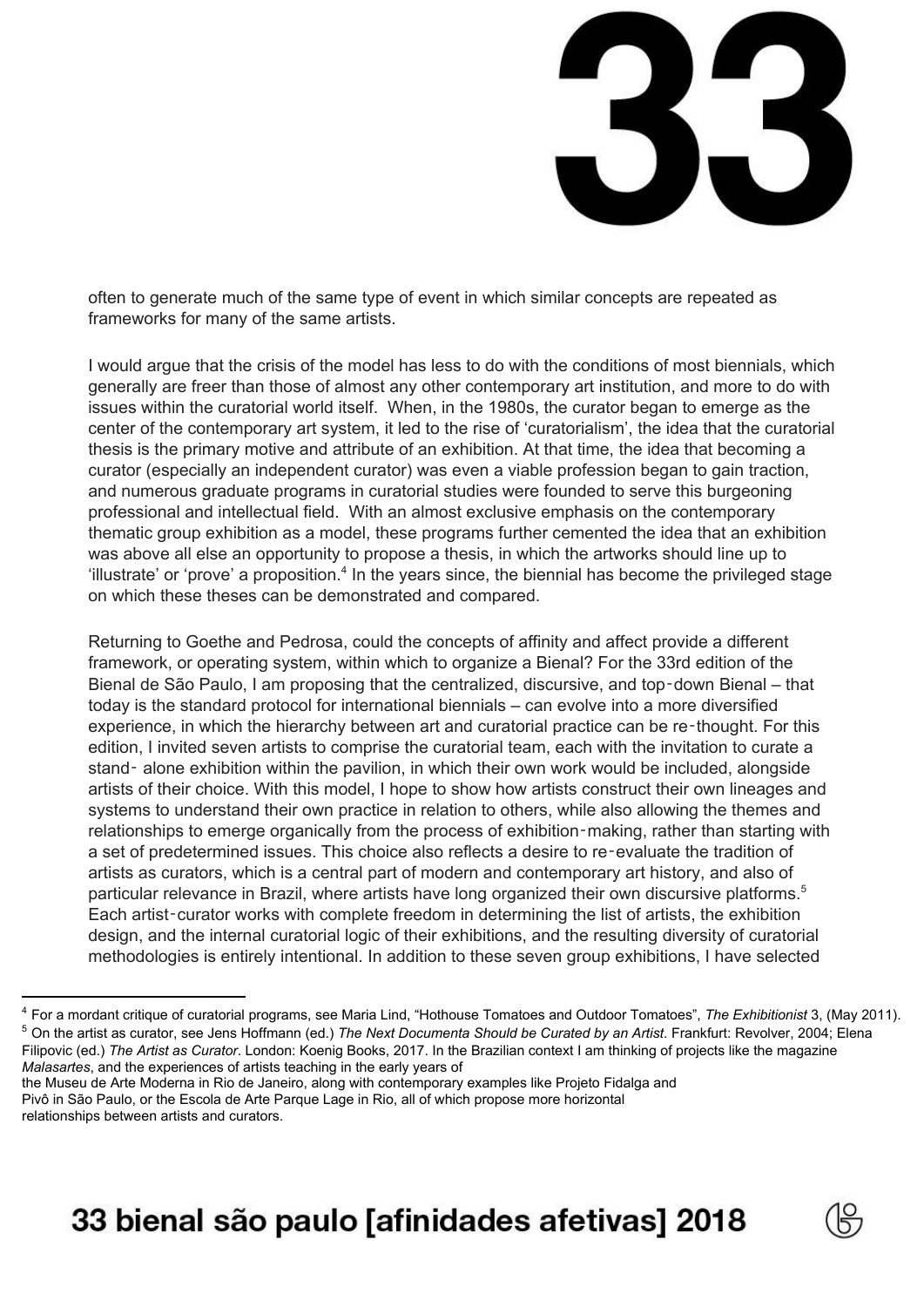

twelve individual projects by artists I consider to be remarkable for different reasons, and who do not necessarily have a thematic connection between them.

Of these twelve projects, three are posthumous exhibitions of key artists of the 1990s who have not received the attention they deserve in recent art history: Lucia Nogueira, Aníbal López, and Feliciano Centurión. In addition, the artist Siron Franco will participate with a selection from his iconic *Rua 57* series (1987), a transformative moment in the artist's production, and also in the history of Brazilian art, in response to an environmentally and socially catastrophic event.

If one of the critiques of the current biennial model is that there is a disconnect between the stated discursive principles and the actual physical experience of being in the space, this issue should be at the center of any proposal for renovation. For the 33rd edition, this concern informs both the physical distribution of art in the pavilion (low‑density, and clearly demarcated exhibition spaces), and also the education program. Both of the major Brazilian biennials (São Paulo and Mercosur) have given great priority to mediation and education, and this tradition to my mind separates them from the plethora of biennials where, if this concern exists, it is usually at the level of good intentions, and not in terms of real resources. For this edition, the conceptual focus of the education program is attention: how we administer our capacity to focus or not on what surrounds us.

While this is an age-old concern, in our times the issue of attention has become especially pronounced. We are just starting to understand the catastrophic impact of social media in our interpersonal and political lives. Our attention has become the prime product that 'free' platforms resell, while continuing to seduce our attention during our waking hours.<sup>6</sup> Visitors to the 33rd Bienal will be offered a number of exercises or protocols through which they can experience the exhibition differently, hopefully counteracting the natural dispersion that occurs in large‑scale exhibitions of this type. The emphasis on attention also connects to Pedrosa's idea of affective form, as it empowers the viewer to create his or her own relationship to the object, and then share that experience with others.

The concept of *Affective Affinities* works at two levels within this edition. The projects of the artist‑curators demonstrate how artists can provide a model for thinking about the relationship between artworks that is born of their life-long and productive relationships within the field in which they work. At another level, by presenting a diversified and fragmented Bienal, free of an overarching thematic framework, the viewer is free to construct his or her own experience of the different proposals, without feeling that the experience will succeed or fail only in the degree to



<sup>6</sup> On attention and its contemporary political effects, see Jonathan Crary. *24/7: Late Capitalism and the Ends of Sleep*. London: Verso, 2014, and John Lanchester, "You Are the Product". *London Review of Books*. Vol, 39, No. 16, August 2017, pp. 3‑10.